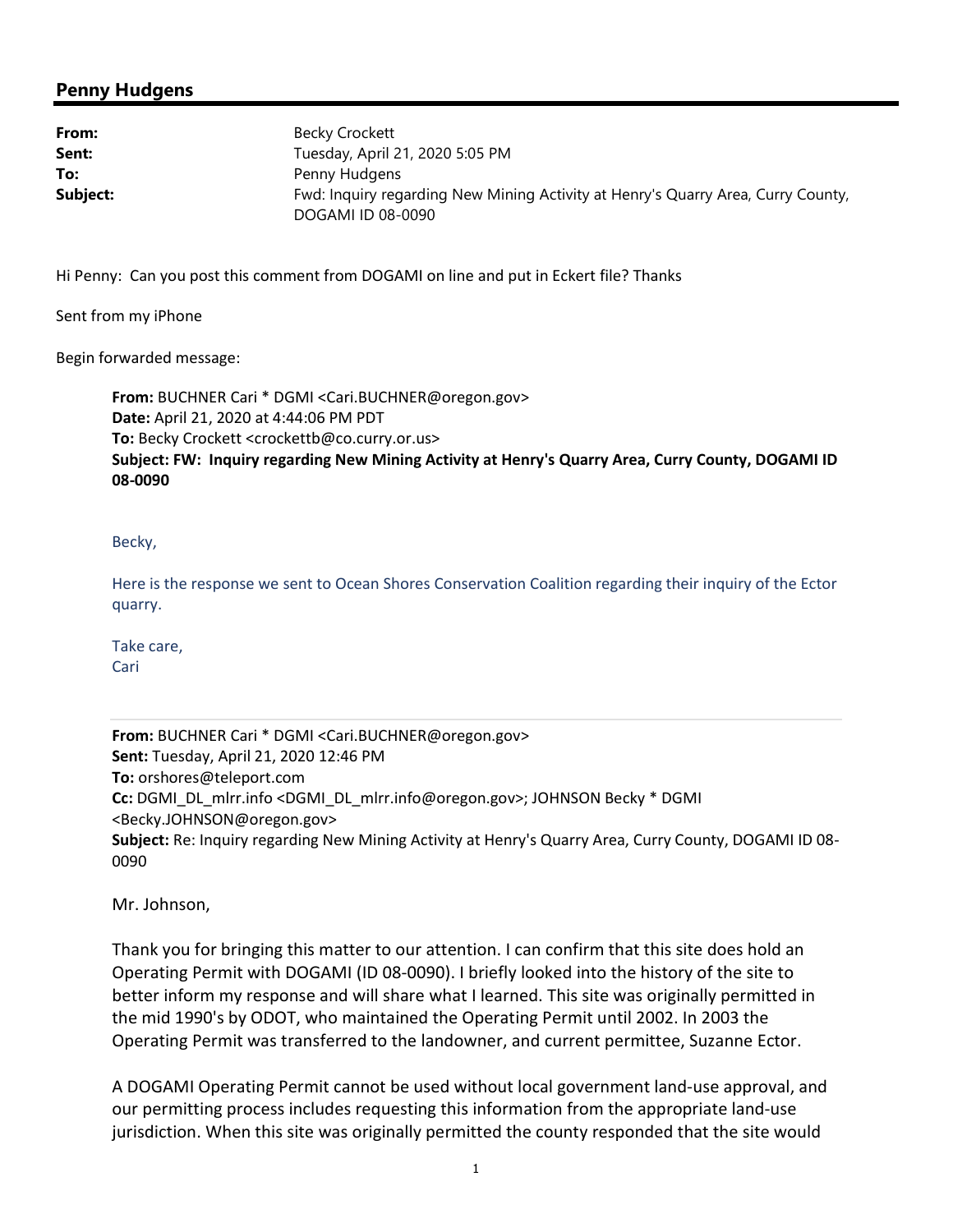be allowed to operate as a valid nonconforming use or an outright allowable use and the property was zoned Public Facilities (PF).

The challenge in front of us in trying to answer your question, is that this site was permitted at a time when permit boundaries weren't required and with land use that didn't provide specific geographical limitations. Generally speaking, the reactivation of a quarry is allowed at any time under an Operating Permit, therefore the reactivation of this site does not raise concerns in and of itself. The specific concern regarding dust will be brought to the quarry operators attention, as they should be managing dust on site.

DOGAMI did receive notice from Curry County regarding the pending land use, and in my brief review of the application materials it appears that they are not proposing major changes to the current footprint. The proposed operations also seem to align with their current DOGAMI Operating Permit.

I hope you find this information helpful and hope that you will let us know if you have any questions or if your concerns have not been addressed.

Thank you,

Cari Buchner | Mining Compliance Specialist Oregon Department of Geology and Mineral Industries Mineral Land Regulation & Reclamation 229 Broadalbin St SW, Albany, Oregon 97321 Direct: (541) 967-2081 | Fax: (541) 967-2075 Cari.Buchner@oregon.gov | www.oregongeology.org

COVID-19 Response: To help address COVID-19 concerns, many DOGAMI staff are teleworking. MLRR is continuing normal operations, but response times may increase. For best service, please contact us by email.

If you'd like to receive our newsletters via email, sign up for our listserv at: http://listsmart.osl.state.or.us/mailman/listinfo/mlrr.newsletter

-----Original Message----- From: Phillip Johnson <orshores@teleport.com> Sent: Friday, April 17, 2020 1:33 PM To: DGMI\_DL\_mlrr.info <DGMI\_DL\_mlrr.info@oregon.gov> Cc: DGMI\_DL\_info <DGMI\_DL\_info@oregon.gov> Subject: Inquiry regarding New Mining Activity at Henry's Quarry Area, Curry County (Capeview Loop off of Meyers Creek Road, Assessor Map Number: 38-14-07; Tax Lot 700)

To the Mineral Land Regulation and Reclamation Division (DOGAMI):

The Oregon Shores Conservation Coalition is a non-profit organization dedicated to protecting the Oregon coast's natural communities, ecosystems, and landscapes, while preserving the public's access to these priceless treasures in an ecologically responsible manner. We are writing with an inquiry regarding new mining activities at the Henry's Quarry Area in Curry County witnessed by one of our members on the afternoon of Wednesday, April 15, 2020. This property is currently subject to a pending permit application before the Curry County Planning Department (AD-2004 Ector) for expansion of